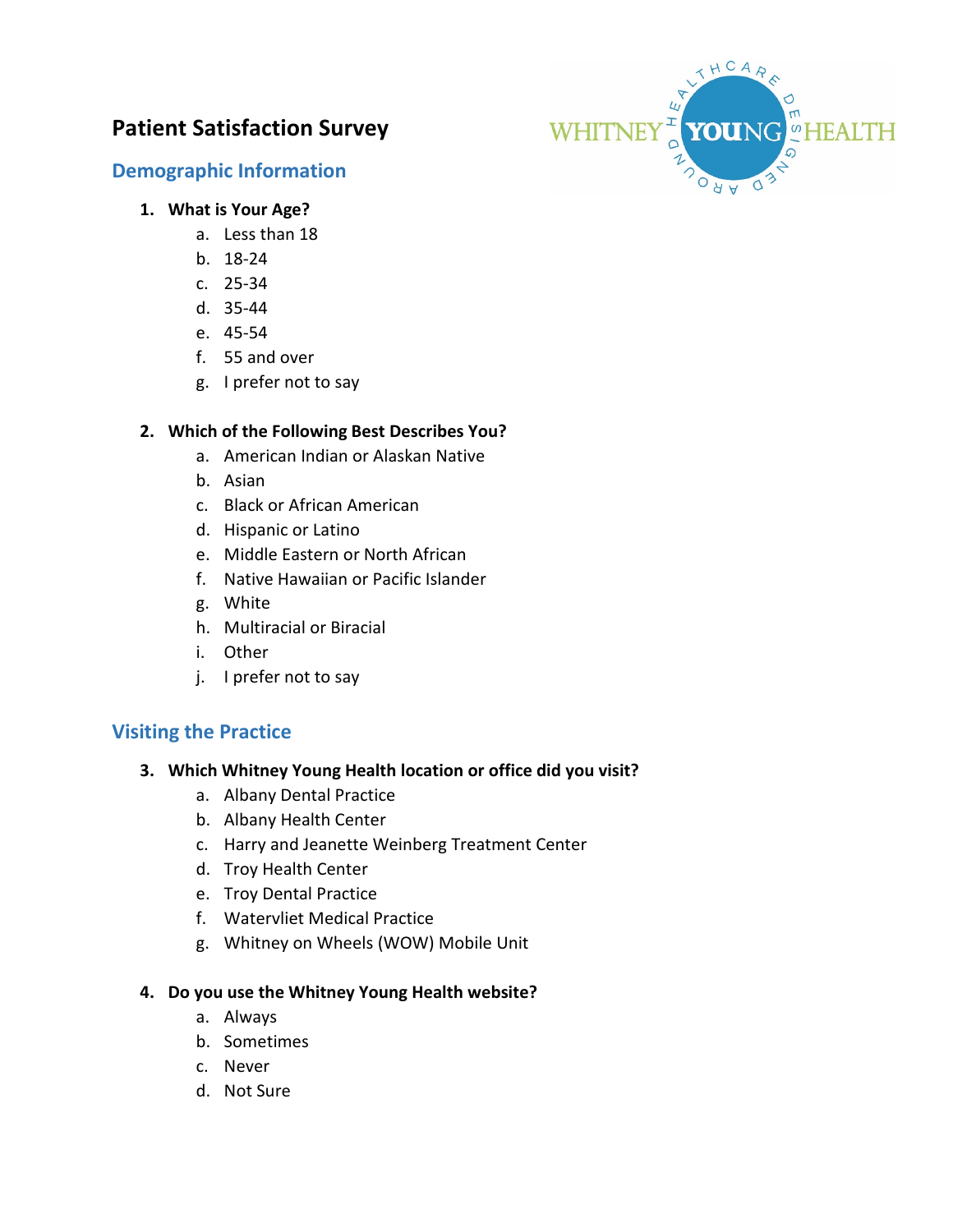### **5. Do you use the patient portal?**

- a. Yes
- b. No
- c. Not Sure
- **6. Would you like to help to sign up for the patient portal?** *(Only answer this question if you answered no to question 5).* 
	- a. Yes
	- b. No
	- c. Not Sure
- **7. Do you find the portal to be easy to use?** *(Only answer this question if you answered yes to question number 5).* 
	- a. Always
	- b. Sometimes
	- c. Never
	- d. Not Sure

# **Calling the Office**

- **8. Do you typically call Whitney Young Health during office hours?** 
	- a. Yes
	- b. No
	- c. Not Sure
- **9. Do you wait more than 15 minutes for someone to answer your call?** *(Only answer this question if you answered yes to question 8).*
	- a. Always
	- b. Sometimes
	- c. Never
	- d. Not Sure
- **10. Do you typically call Whitney Young Health outside of the normal office hours (either before they open or after office they close?)**
	- a. Always
	- b. Sometimes
	- c. Never
	- d. Not Sure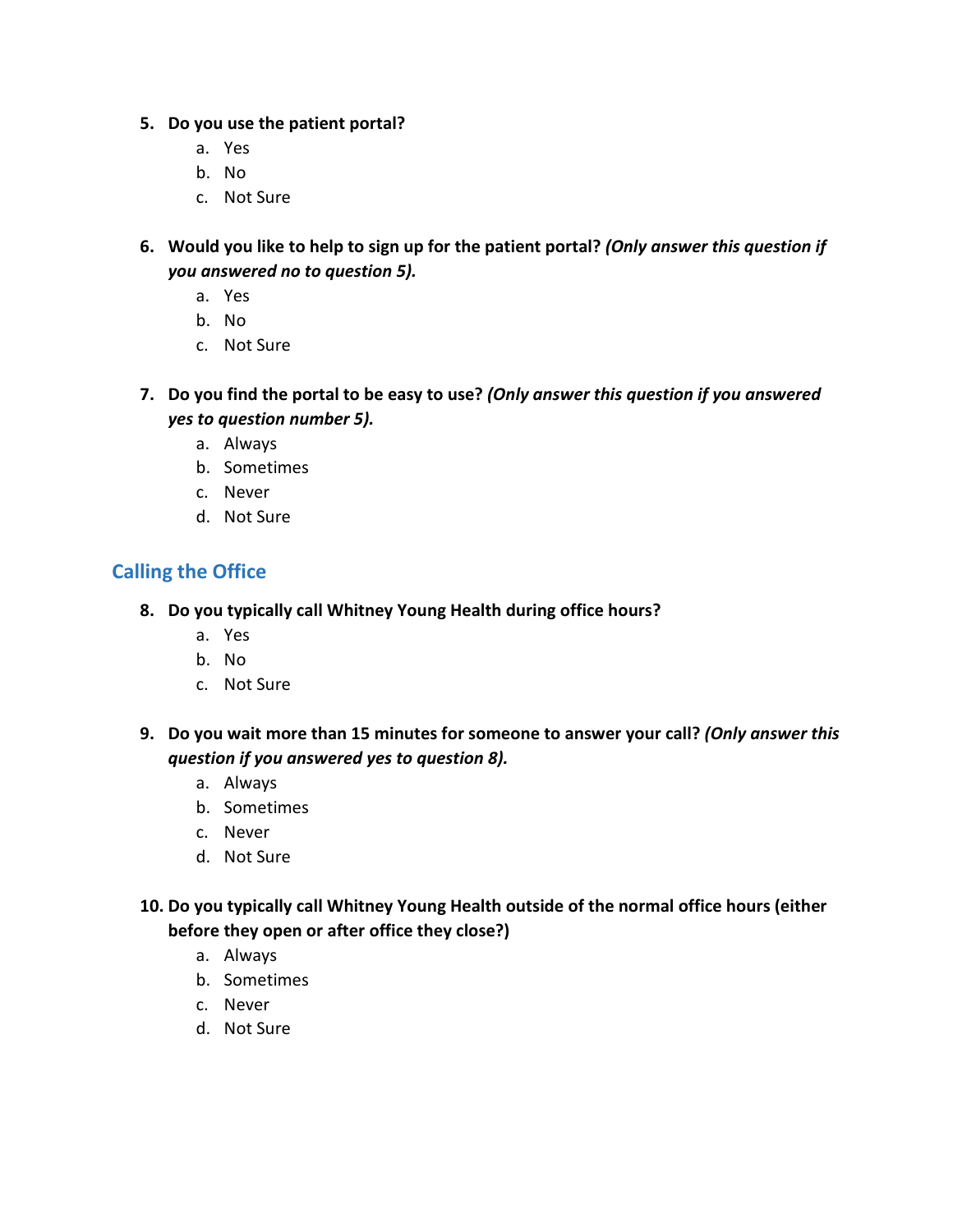### **11. When you call Whitney Young Health, are your medical questions answered in a reasonable time frame?**

- a. Always
- b. Sometimes
- c. Never
- d. Not Sure

### **12. If someone says they will call you back, do you receive a call back within 3 business days?**

- a. Always
- b. Sometimes
- c. Never
- d. Not Sure

### **13. If you request a same day appointment, do you get it?**

- a. Always
- b. Sometimes
- c. Never
- d. Not Sure

### **14. When you schedule an appointment, do you typically get the provider and time you**

**want?**

- a. Always
- b. Sometimes
- c. Never
- d. Not Sure

# **Arrival at the Office**

### **15. Is Whitney Young Health easy to access from the road?**

- a. Always
- b. Sometimes
- c. Never
- d. Not Sure

### **16. Did you have any problems getting from the parking lot to the front door? (For example, if you are in a wheelchair, on crutches, and/or with children)**

- a. Yes
- b. No
- c. Not Sure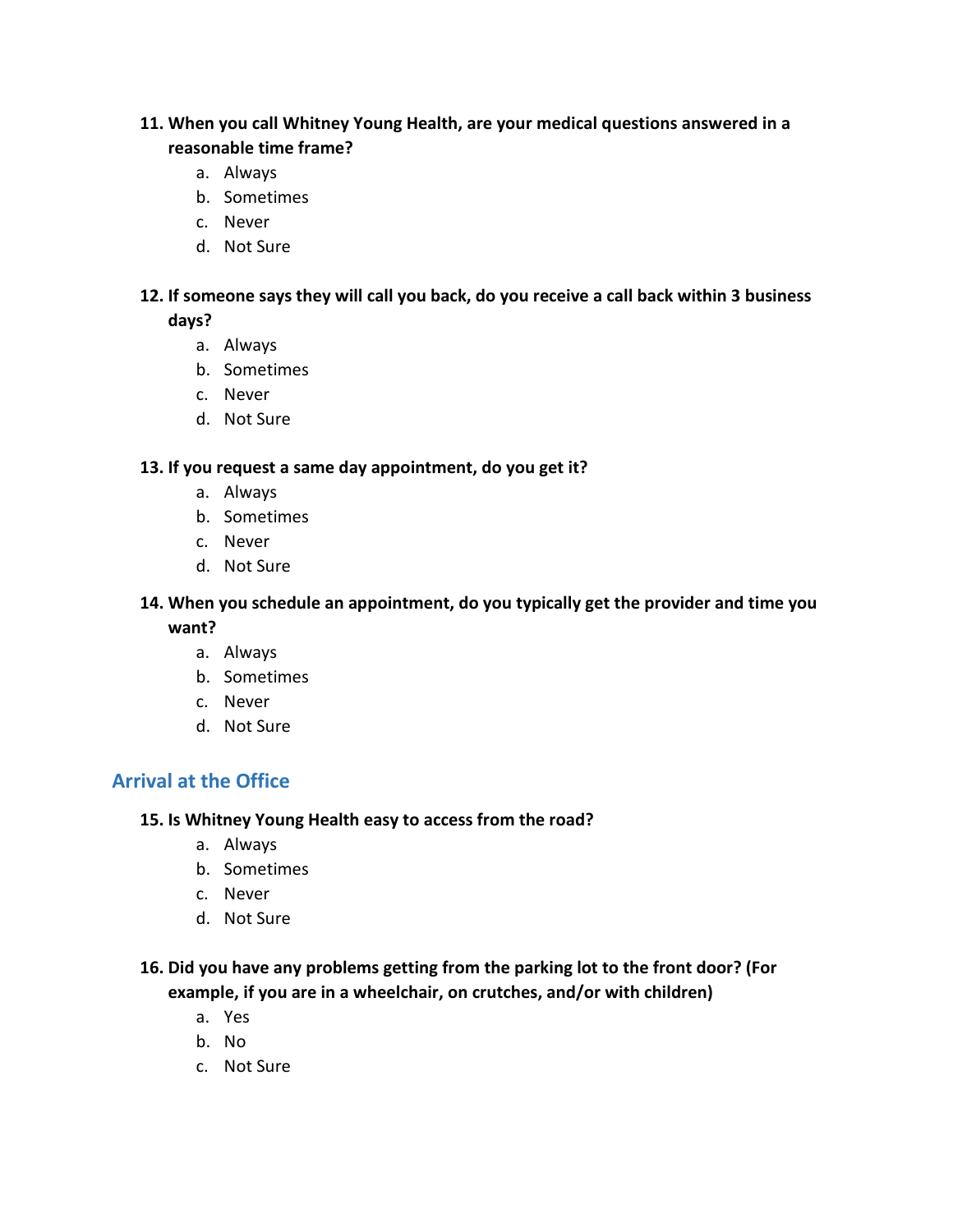# **Check-In**

#### **17. Do you wait more than 15 minutes to be checked in?**

- a. Always
- b. Sometimes
- c. Never
- d. Not Sure

### **18. When you are checking in for your appointment, do you feel like your privacy is protected?**

- a. Always
- b. Sometimes
- c. Never
- d. Not Sure

### **19. Is the staff that check you in nice, courteous, and welcoming?**

- a. Always
- b. Sometimes
- c. Never
- d. Not Sure

### **20. If you received paperwork, was it explained to you?**

- a. Yes
- b. No
- c. Not Sure

# **21. Do staff give you enough time to ask questions and fill out paperwork?** *(Only answer this question if answered yes to question 20).*

- a. Always
- b. Sometimes
- c. Never
- d. Not Sure

### **In the Waiting Room**

### **22. Is the Whitney Young Health waiting room comfortable?**

- a. Always
- b. Sometimes
- c. Never
- d. Not Sure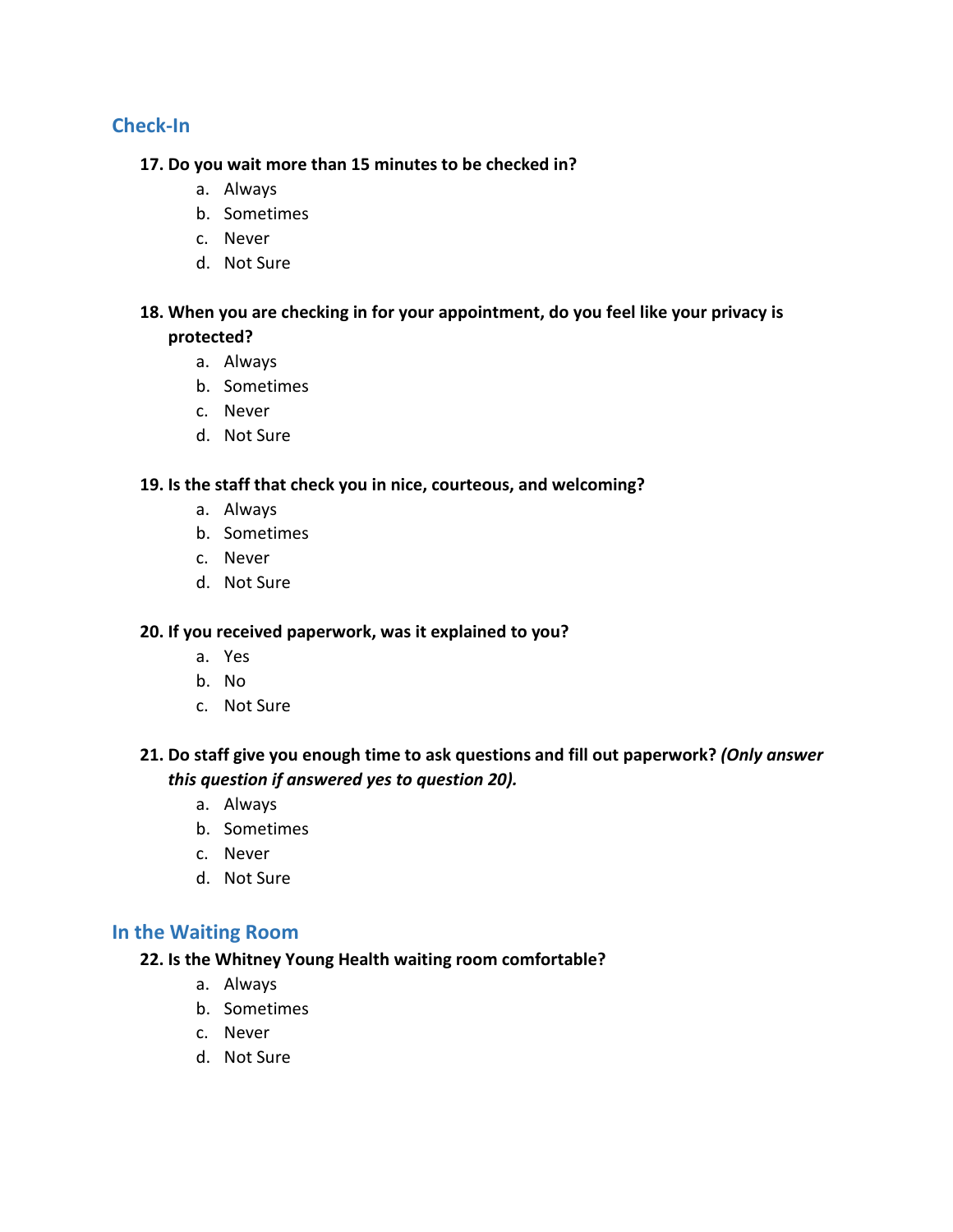### **23. Have you ever waited more than 30 minutes for an appointment?**

- a. Yes
- b. No
- c. Not Sure

### **24. Did staff come out to the waiting area to give you an update?** *(Only answer this question if you answered yes to question 23).*

- a. Always
- b. Sometimes
- c. Never
- d. Not Sure

# **Medical Staff Portion of Visit**

### **25. Do the medical staff introduce themselves when they get you from the waiting room?**

- a. Always
- b. Sometimes
- c. Never
- d. Not Sure
- e.

### **26. Do the medical staff listen to your concerns?**

- a. Always
- b. Sometimes
- c. Never
- d. Not Sure

### **27. Do the medical staff make sure privacy is protected?**

- a. Always
- b. Sometimes
- c. Never
- d. Not Sure

# **28. Do the medical staff know about your medical history, recent emergency room visits, inpatient stays, and/or specialty visits?**

- a. Always
- b. Sometimes
- c. Never
- d. Not Sure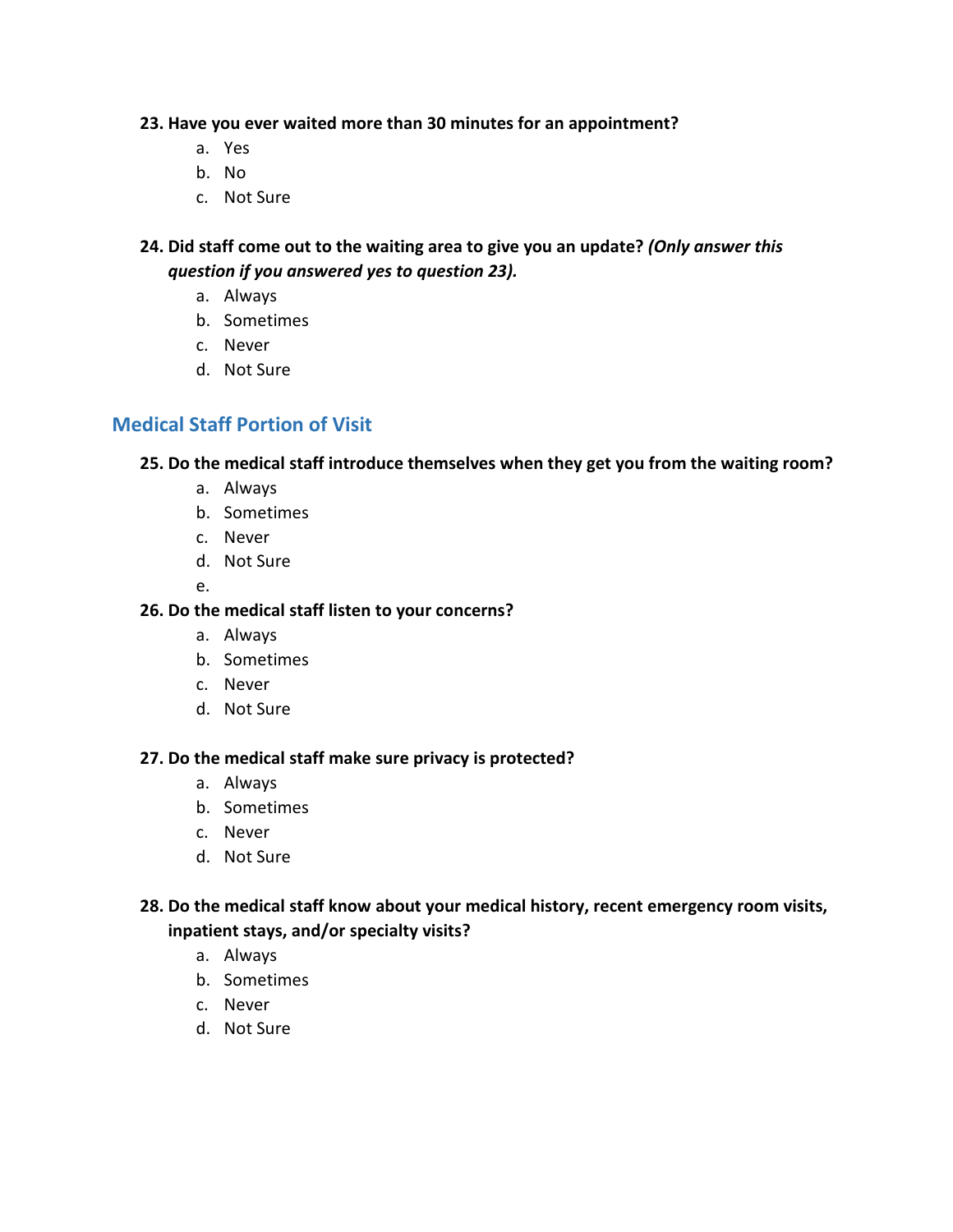# **Exam Portion of the Visit**

- **29. Do you find the exam rooms (dental room or other medical rooms) to be comfortable and clean?**
	- a. Always
	- b. Sometimes
	- c. Never
	- d. Not Sure

### **30. At Whitney Young Health, have you ever waited more than 15 minutes for the provider or dentist to enter the room?**

- a. Always
- b. Sometimes
- c. Never
- d. Not Sure

### **31. When you saw a provider or dentist, did they listen your concerns?**

- a. Always
- b. Sometimes
- c. Never
- d. Not Sure

### **32. Do you understand your provider or dentist?**

- a. Always
- b. Sometimes
- c. Never
- d. Not Sure

### **33. Does your provider or dentist allow you to be a part of medical decision-making?**

- a. Always
- b. Sometimes
- c. Never
- d. Not Sure

### **34. Does the provider or dentist provide you with resources, self-management tools, or community referrals to help manage your care?**

- a. Always
- b. Sometimes
- c. Never
- d. Not Sure